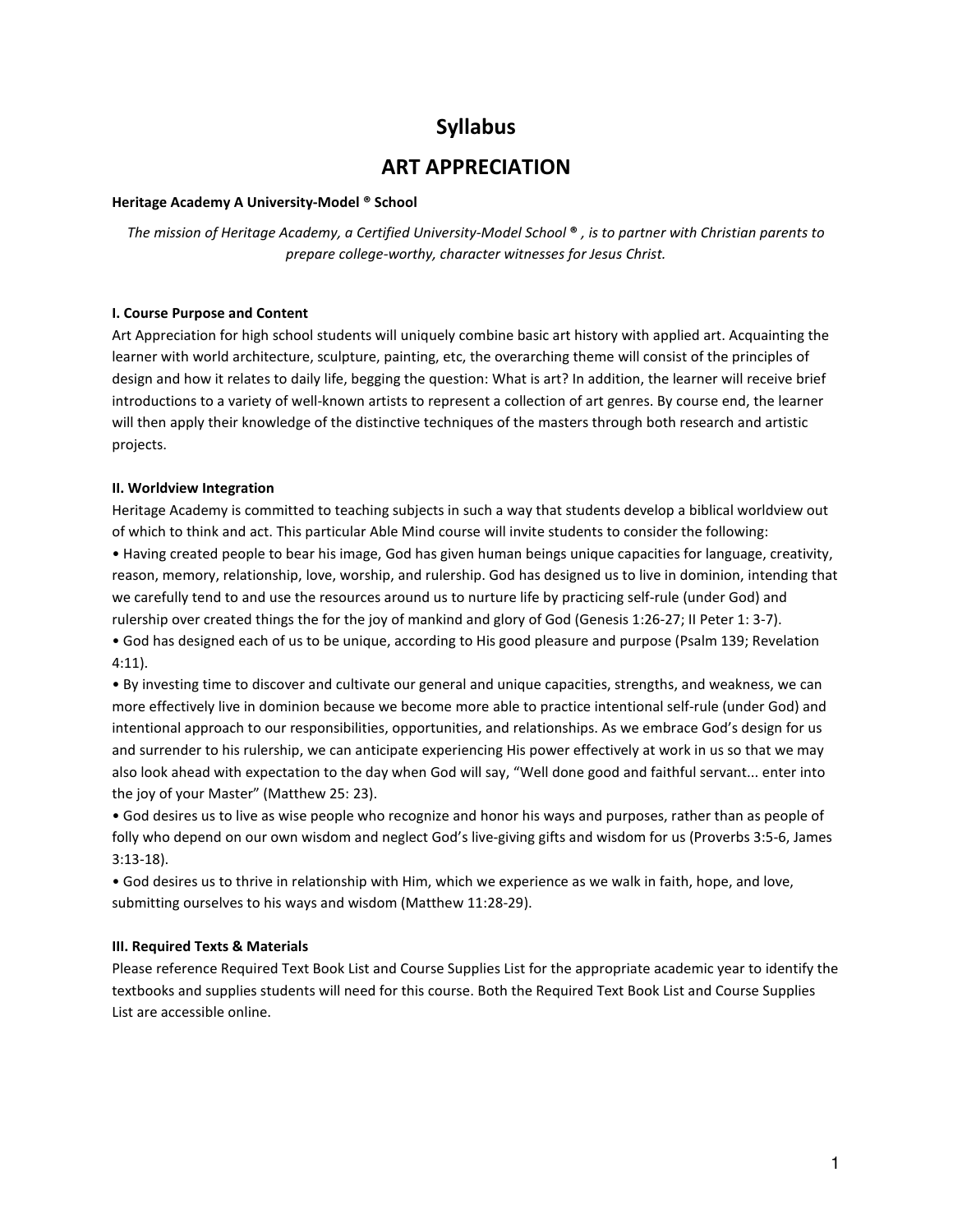## IV. Course Guidelines/Student Requirements

## A. Attendance

Attendance is imperative as concepts cannot be learned if a student is absent. Students are expected to attend class and contribute positively to the classroom environment.

Tardiness is disruptive to other class members. Please arrive on time and prepared. All absences and tardies are considered unexcused unless accompanied by a note from a parent or guardian. Please remember that three tardies generate one absence.

As communicated in Heritage Academy's Family Manual, a passing grade awarded at the end of the semester generally requires that a secondary student has attended at least forty-two class periods during the semester. Failure to meet this minimum attendance requirement may result in an F being awarded and recorded on the student's transcript.

#### B. Absences and Late Work

In the case of planned absence(s), homework that is due during the student's absence must be completed and submitted to the instructor in advance.

When a student is unexpectedly and unavoidably absent due to ill health, past-due assignments must be submitted within two course periods after the student's return to school. When an unexpected absence must occur, please be sure to notify the school office and the instructor of the students' absence as quickly as possible, preferably before the involved class occurs. This contact may occur by phone or by email.

Late work that is submitted simply "late" will be graded and penalized with a ten percent grade reduction for each course period that it is late; homework will not be accepted more than three course periods (1 week) past its due date, unless previous arrangements between the teacher and the student's parent have been agreed to in light of peculiar circumstances that are occurring beyond the family's control.

## C. Student Conduct and Preparation for Learning

For the sake of promoting a safe and focused learning environment, the student is expected to do the following throughout the course of the semester:

1) Arrive on time to each class period with the appropriate class materials available for access (e.g.,

organized notebook with dividers and filed materials, paper, writing tools, texts, and other tools as directed)

2) Arrive prepared to submit completed at-home assignments at start of each class period.

3) Arrive ready to listen, learn, take notes, and participate in teacher-directed classroom discussions and activities.

4) Ask for clarification or further explanation when a concept or direction remains unclear.

5) Demonstrate a spirit of cooperation, kindness, and respect toward the teacher and fellow classmates, in keeping with Heritage Academy's Code of Conduct.

6) Help keep the classroom area clean and orderly.

7) Cooperate with the parent-educator and the Heritage Academy teacher to complete homework in a timely fashion

8) Communicate concerns regarding schoolwork to both the Heritage Academy teacher and the parenteducator, so that these concerns can be addressed quickly.

9) On the whole, conduct himself or herself in a manner that is worthy of Christ and reflects the life of the Holy Spirit in him/her: " . . . that you may live a life worthy of the Lord and may please Him in every way: bearing fruit in every good work, growing in the knowledge of God, being strengthened with all power according to His glorious might so that you may have great endurance and patience, and joyfully giving thanks to the Father, who has qualified you to share in the inheritance of the saints in the kingdom of light" (Colossians 1:12).

## D. At-Home (Satellite Classroom) Investment

Daily home-assignments will be outlined on the weekly Home-Communication Sheet the student will receive each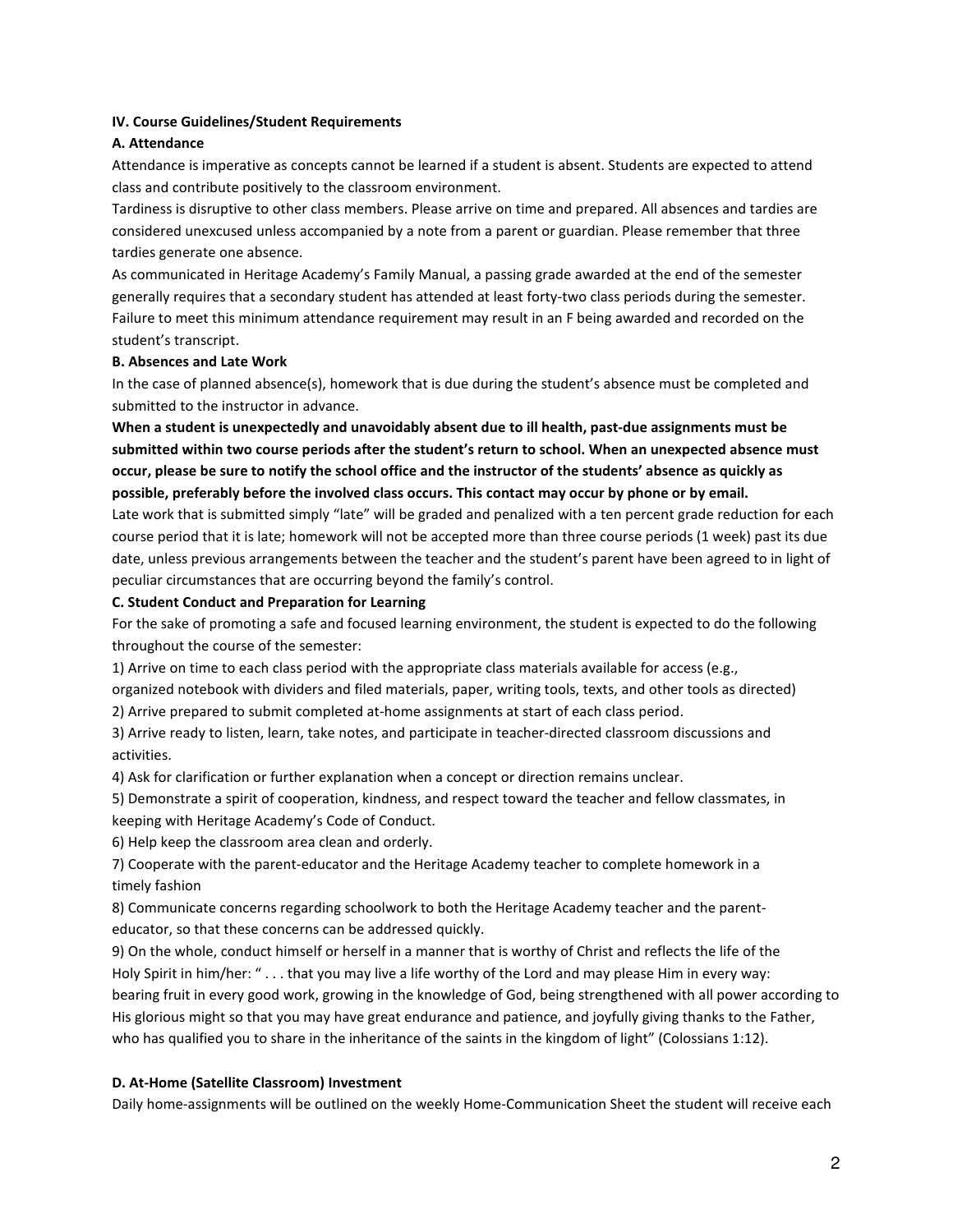Monday. The student can expect to invest approximately 4-6 hours each week completing coursework at home in preparation for class periods. Course assignments may include any of the following:

- Reading and responsive analysis or reflection (written or oral)
- Self-reflection and critique
- Completion of art journal and projects with required supplies

• Completing Research / Special Projects: Students may be directed to research throughout the semester for the purpose of presenting information or providing interpretation. Such projects may include web work, required textbook reading, or library visits. Plagiarism is never acceptable.

• Memorization Work

• Dialogue: Student may be instructed to discuss and/or explore certain topics or concepts with a parent. These assignments will be given purposefully and should not dismissed.

• Preparation for Tests and Quizzes: Students may be instructed to review notes, various texts, previously completed tests, scripture verses and/or to complete review questions or study guides, etc., in preparation for tests.

• Other Assignments: additional types of assignments may given throughout the semester at the discretion of the instructor.

#### D. Assessments

A number of written examinations or equivalent alternative assessments/projects will be given throughout the course of the semester. A cumulative semester exam, fifty minutes in length, will also occur during the last week of the semester.

#### E. Grades

| <b>Grade Apportionment</b>                 | <b>Grading Scale</b> |               |
|--------------------------------------------|----------------------|---------------|
| Regular At-Home Assignments 40%            | 100-95A              | $79 - 77$ C+  |
| Daily Participation 20%                    | $94-90$ A-           | 76-73C        |
| Tests/Alternative Assessments/Projects 40% | $89 - 87B +$         | $72 - 70$ C-  |
|                                            | $86 - 83B$           | $69-60D$      |
|                                            | $82 - 80B -$         | 59 or below F |

The course grade the student is awarded at the end of the semester will indicate the grade that will also appear on the student's transcript. Only grades at or above a C- or 70% will be considered passing and will also require that the student has fulfilled attendance requirements.

#### V. Parent Responsibilities

#### A. Embracing the University Model

University-Model Schooling at Heritage Academy is driven by two guiding principles:

♦ to preserve and strengthen God-ordained family relationships

♦ to offer students the opportunity to achieve a high degree of academic excellence.

Heritage Academy operates as a University-Model School®, designed for families who want their students to flourish from a life anchored in the home yet still gain from the best aspects of traditional, classroom education. Courses offered at Heritage Academy occur every-other-day so that students may realize the benefits of qualified teachers and a focused learning community, yet continue to experience home as the primary, consistent base where parents remain their foremost guides for spiritual, social, academic, and character formation.

Parents, please consider ways you may maximize the benefits University-Model Schooling offers to your family. How can you as parents utilize the at-home study time this model provides to nurture deeper relationship and model and impart the faith, values, and life-patterns you desire your student to embrace?